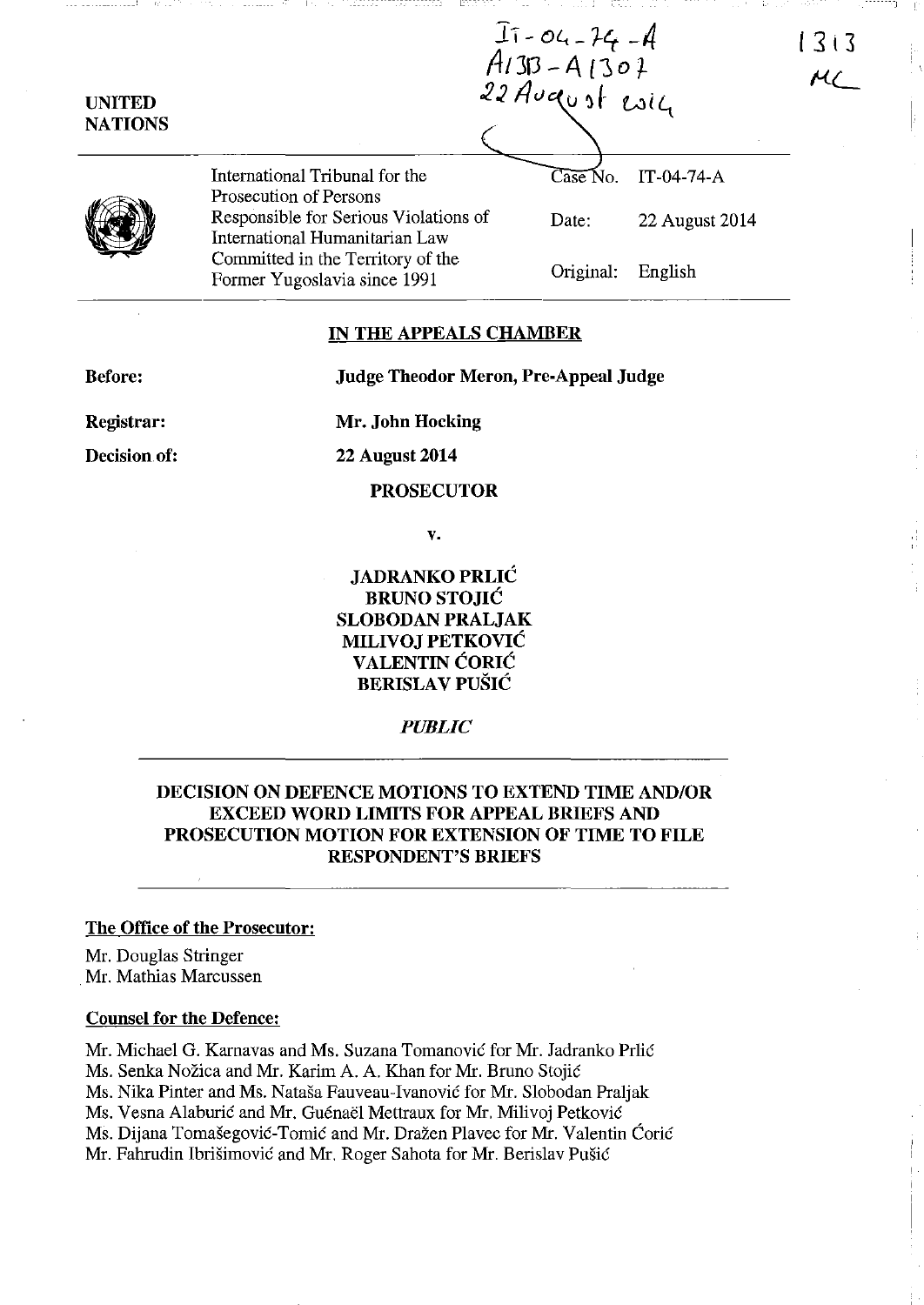**I, THEODOR MERON,** Judge of the Appeals Chamber of the International Tribunal for the Prosecution of Persons Responsible for Serious Violations of International Humanitarian Law Committed in the Territory of the former Yugoslavia since 1991 ("Appeals Chamber" and "Tribunal", respectively), and Pre-Appeal Judge in this case;

 $L_{\rm \sim -}$ 

**NOTING** the judgement rendered in French by Trial Chamber III of the Tribunal on 29 May 2013 and the English translation thereof filed on 6 June  $2014$ ;<sup>2</sup>

**BEING SEISED OF** the "Motion to Enlarge Time for Filing of Appellant's Brief and Word Count, Presented on Behalf of Valentin Ćorić", filed on 4 August 2014 ("Ćorić Motion"), by which Valentin Coric ("CoriC") requests: (i) that the filing date for his Appellant's brief be extended for two months beyond the 75 days provided for in the Tribunal's Rules of Procedure and Evidence ("Rules") or, in the alternative, three months from the filing of the *B/c/S* translation of the Trial Judgement; and (ii) an increase in the word limit of his brief from 30,000 to 50,000 words;<sup>3</sup>

**BEING FURTHER SEISED OF** (i) "Bruno Stojic"s Motion for an Extension of Time for Filing of the Appellant's Brief and Extension of the Applicable Word Limit", filed by Bruno Stojic ("Stojic") on 5 August 2014 ("Stojic Motion"); (ii) "Jadranko PrliC's Joinder to Valentin CoriC's Motion to Enlarge Time for Filing of Appellant's Brief and Word Count and Bruno Stojic's Motion for an Extension of Time for Filing of the Appellant's Brief and Extension of the Applicable Word Limit", filed by Jadranko Prlić ("Prlić") on 7 August 2014 ("Prlić Joinder"); and (iii) "Milivoj Petković's Motion for an Extension of the Word Limit of the Appellant's Brief and an Extension of Time for Filing of the Appellant's Brief', filed by Milivoj Petkovic ("Petkovic") on 7 August 2014 ("PetkoviC Motion"), by which Stojic, Prlic, and Petkovic request: (i) that the filing date for their respective Appellant's briefs be extended for 60 days beyond the 75 days provided for in the Rules; and (ii) an increase in the word limit of their briefs from  $30,000$  to  $50,000$  words;<sup>4</sup>

**BEING FURTHER SEISED OF** "Slobodan Praljak's Second Motion for Extension of Time to File Appeal Brief', filed on 7 August 2014 ("Praljak Motion"), by which Slobodan Praljak ("Praljak") seeks an extension of two months from the date that counsel was re-assigned to him by

 $<sup>1</sup>$  Order Designating a Pre-Appeal Judge, 19 June 2013, p. 1.</sup>

<sup>&</sup>lt;sup>2</sup> Prosecutor v. Jadranko Prlić et al., Case No. IT-04-74-T, Judgement, 6 June 2014 (French original filed on 29 May 2013) ("Trial Judgement").

<sup>3</sup> Coric Motion, paras 8, 26, and p. 9.

<sup>&</sup>lt;sup>4</sup> Stojić Motion, paras 1, 17, 19, and p. 7; Prlić Joinder, p. 1; Petković Motion, paras 9, 17.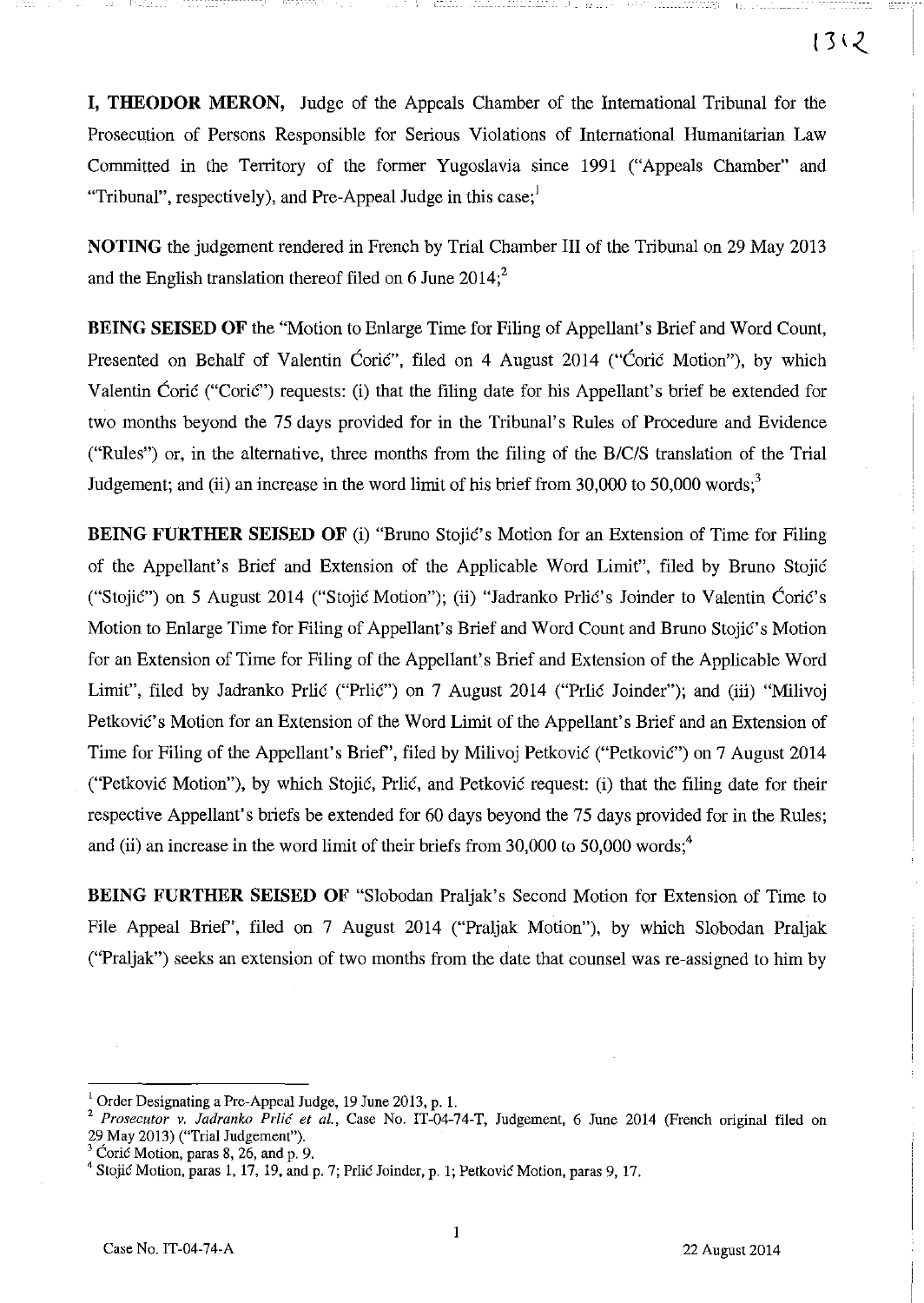the Registrar of the Tribunal (*i.e.*, 6 August 2014<sup>5</sup>) and further requests a harmonised schedule for the filing of all Appellant's briefs in this case in the interests of justice; $<sup>6</sup>$ </sup>

I !,

**BEING FURTHER SEISED OF** "Berislav Pusic's Request for Harmonised Filing of Appeal Briefs", filed on 8 August 2014 ("Pusic Motion" and together with all other motions and joinders filed by the Appellants in this case, the "Motions"), by which Berislav Pusic ("Pusic") supports the requests by his co-Appellants for the extension of both the deadlines for the filing of their Appellant's briefs and the relevant word limits and requests an extension of time for the filing of his own Appellant's brief to ensure a harmonised briefing schedule;<sup>7</sup>

**BEING FURTHER SEISED OF the "Prosecution's Consolidated Response to Defence's Motions** to Extend Time andlor Exceed Word Limits for Appeal Briefs and Prosecution's Motion for Extension of Time to File Respondent's Briefs", filed on 13 August 2014 ("Prosecution Consolidated Response and Motion"), by which the Office of the Prosecutor ("Prosecution") submits that: (i) all Appellants should be held to a simultaneous filing deadline of 12 January 2015 in the interests of case management so as to avoid unfairness and inefficiency; (ii) the Prosecution be granted an additional 75 days to file its Respondent's brief(s), beginning on the date set for the filing of all Appellant's briefs; (iii) all Appellants be given 45,000 words for their Appellant's briefs;<sup>8</sup> and that; (iv) the Prosecution be given 45,000 words for its response to each Appellant's brief.<sup>9</sup>

**NOTING** "Bruno Stojić's Response to the Prosecution's Motion for an Extension of Time to File Respondent's Briefs", filed by Stojic on 20 August 2014 ("Stojic Response"), which states that Stojic does not oppose the Prosecution's requests for a harmonised briefing schedule and an extension of time for the filing of its Respondent's brief(s);<sup>10</sup>

**NOTING** the Appellants' and the Prosecution's submissions that the requested extensions of the deadlines for the filings of Appellant's briefs and Respondent's brief(s) and of the relevant word limits of those briefs are justified due to the volume of the trial record, the length of the Trial Judgement, and the complexity of the issues in the instant case;  $11$ 

*<sup>5</sup> See* Registry Decision, 6 August 2014, p. 5 (assigning counsel and co-counsel to Praljak).

 $^6$  Praljak Motion, paras 9, 19, 21, 25-28.

 $<sup>7</sup>$  Pusic Motion, para. 2, p. 3.</sup>

<sup>&</sup>lt;sup>8</sup> Prosecution Consolidated Response and Motion, paras 1-3, 6, 8, 16-17; Corrigendum to Prosecution's Consolidated Response to Defence's Motions to Extend Time and/or Exceed Word Limits for Appeal Briefs and Prosecution's Motion for Extension of Time to File Respondent's Briefs, 14 August 2014, p. 1.

Prosecution Consolidated Response and Motion, para. 11.

<sup>&</sup>lt;sup>10</sup> Stojić Response, para. 4.

<sup>&</sup>lt;sup>11</sup> See Coric Motion, paras 9-26; Stojic Motion, 11-17; Prlic Joinder, p. 1; Petkovic Motion, paras 8-16; Praljak Motion, paras 12, 15-17; Pusic Motion, para. 2; Prosecution Consolidated Response and Motion, para. 4.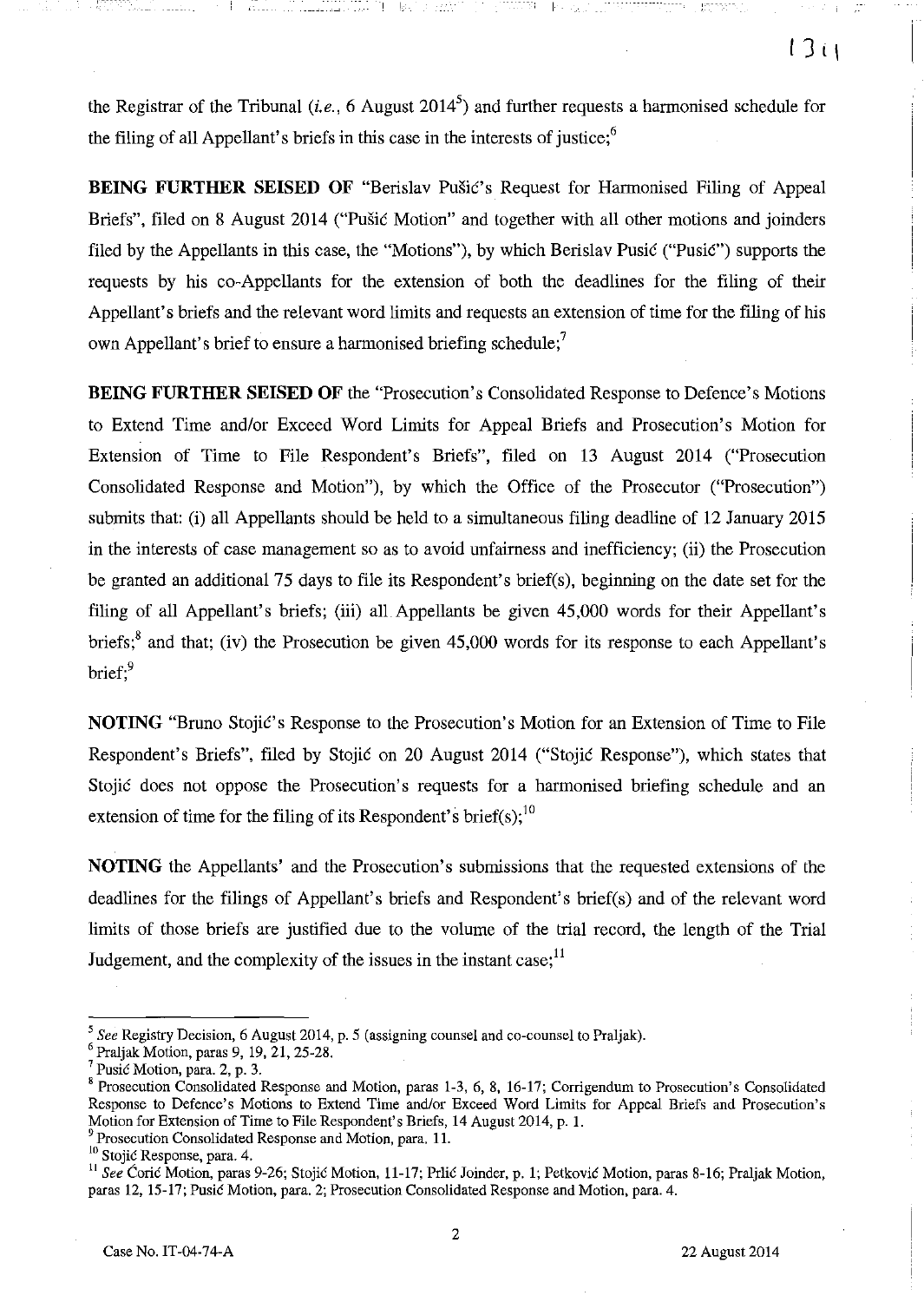**FURTHER NOTING** the submissions of Ćorić, Stojić, Petković, joined by Prlić and Pušić, that an extension of time to file their Appellant's briefs is warranted because a *B/C/S* translation of the Trial Judgement is not yet available;  $12$ 

**NOTING** the notices of appeal lodged by all parties against the Trial Judgement;<sup>13</sup>

**NOTING** that, pursuant to Rule 111(A) of the Rules, an Appellant's brief shall be filed within 75 days of filing of the notice of appeal and, pursuant to Rule 1l2(A) of the Rules, a Respondent's brief shall be filed within 40 days of filing of the Appellant's Brief;

**NOTING** that, pursuant to Rule 127(A)(i) and (B) of the Rules, the Pre-Appeal Judge may, on good cause being shown, enlarge the time limits prescribed under the Rules;

**RECALLING** that Praljak, Pusić, and the Prosecution have already been granted an extension of time for the filing of their Appellant's briefs, which are due no later than 135 days from the filing of the English translation of the Trial Judgement, and that, pursuant to Rules  $111(A)$  and 126 of the Rules, the Appellant's briefs of Priić, Stojić, Petković, and Ćorić are to be filed within 75 days of their notices of appeal, and, thus, all Appellant's briefs are currently due no later than 20 October  $2014$ ;<sup>14</sup>

**FURTHER RECALLING** that all parties have already been granted extensions of time to file either their Notices of Appeal or Appellant's briefs based on the exceptional length of the Trial Judgement, the delay in receipt of the English translation of the Trial Judgement, and the complexity of the issues contained therein;<sup>15</sup>

**FURTHER RECALLING** that Praljak filed his notice of appeal as early as June of 2013 (re-filed in March of 2014) and has been represented by counsel throughout the appeal proceedings, save for the period between 28 April 2014 and 6 August 2014 during which time he elected to represent

المصطور

<sup>&</sup>lt;sup>12</sup> Coric Motion, para. 8, p. 9; Stojic Motion, para. 16; Petkovic Motion, para. 15. See also Prlic Joinder, p. 1; Pušic Motion, para. 2.

<sup>&</sup>lt;sup>13</sup> See Slobodan Praljak's Notice of Appeal, 28 June 2013; Notice of Appeal on Behalf of Berislav Pušić, 28 June 2013, and Re-Filing of the Notice of Appeal on Behalf of Berislav Pusie, 13 March 2014; Prosecution's Notice of Appeal, 27 August 2013; Notice of Appeal filed on Behalf of Mr. Valentin Ćorić, 4 August 2014; Bruno Stojić's Notice of Appeal, 4 August 2014; Milivoj Petković Notice of Appeal, 5 August 2014; Jadranko Prlić's Notice of Appeal, 5 August 2014 (collectively referred to as "Notices of Appeal").

Decision on Motions for Extension of Time to File Appeal Briefs and for Authorization to Exceed Word Limit, 22 August 2013 ("22 August 2013 Decision"), para. 18.

<sup>15</sup>*See* 22 August 2013 Decision, para. 15; 21 June 2013 Decision, p. 3.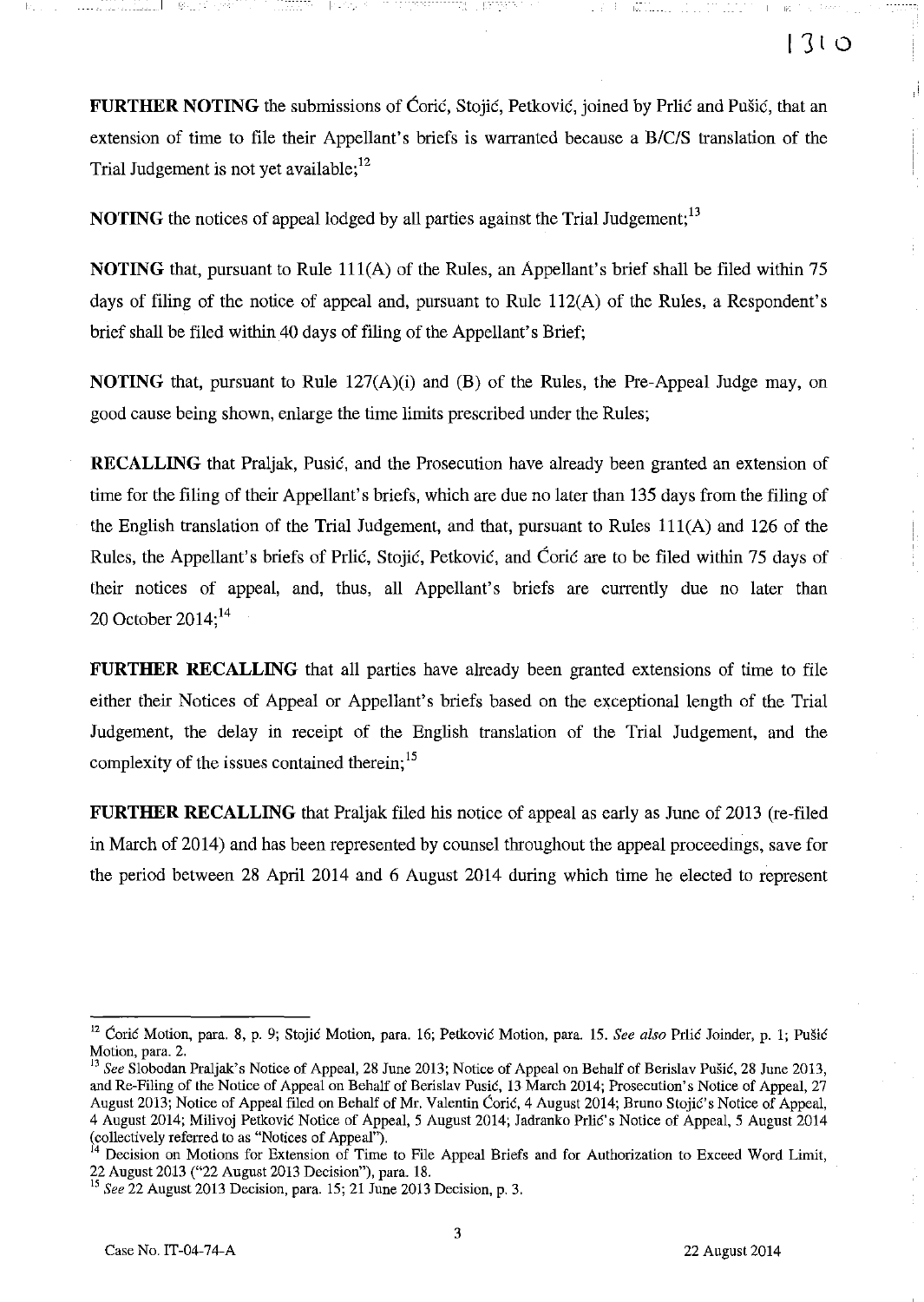himself,<sup>16</sup> and thus has had considerable time, since the filing of his notice of appeal, to prepare his Appellant's brief;

!-'---

**CONSIDERING** that the deadlines for the filing of briefs pursuant to Rule 111(A) and 112(A) of the Rules are essential to ensuring appeal proceedings are conducted in a fair and expeditious  $manner:$ <sup>17</sup>

**CONSIDERING,** nonetheless, that it is in the interests of justice to ensure that the parties have sufficient time to prepare meaningful briefs in full conformity with the relevant provisions<sup>18</sup> and that the parties in this case have shown good cause for a limited extension of the deadlines for the filings of their Appellant's and Respondent's briefs in addition to the extensions already granted;

**NOTING** that, pursuant to Rule 108 of the Rules and the Appeals Chamber's well-established jurisprudence, all the Appellants will have the opportunity, if they so wish, to request authorisation for variation of their grounds of appeal and subsequent amendments to the notices of appeal and appeal briefs, provided that they show good cause, after receiving the *B/C/S* translation of the Trial Judgement; 19

**CONSIDERING** that it is in the interests of justice and effective case management to maintain a harmonized briefing schedule; $^{20}$ 

**NOTING** that paragraph  $(C)1(a)$  of the Practice Direction on the Length of Briefs and Motions<sup>21</sup> stipulates that an Appellant's brief on appeal from a final judgement of a Trial Chamber should not exceed 30,000 words and that paragraph (C)7 of the Practice Direction provides that the Pre-Appeal Judge may, in exceptional circumstances, grant an extension of the word limit set by the Practice Direction;

**RECALLING** the Appeals Chamber's decision to extend the word limit for (i) the Appellant's briefs of Praljak and the Prosecution from 30,000 to 45,000 words given "the length of the Trial

*<sup>16</sup> See* Decision of the Registrar, 6 August 2014, p. 5; Decision on Praljak's Request for Stay of Proceedings, 27 June 2014, paras 3-6.

<sup>17</sup>*Proseculor v. Vujadin Popovic el 01.,* Case No. IT-05-88-A, Decision on Motions for Extension of Time and for Permission to Exceed Word Limitations, 20 October 2010 *("Popovic el 01.* Decision"), p. 5 (citations omitted).

Decision on Motions for an Extension of Time to File Notices of Appeal and Other Relief, 21 June 2013 ("21 June 2013 Decision"), p. 3.

<sup>&</sup>lt;sup>19</sup> 21 June 2013 Decision, p. 3.

*<sup>20</sup> See generally* 21 June 2013 Decision and 22 August 2013 Decision.

<sup>21</sup> IT/184 Rev. 2, 16 September 2005 ("Practice Direction").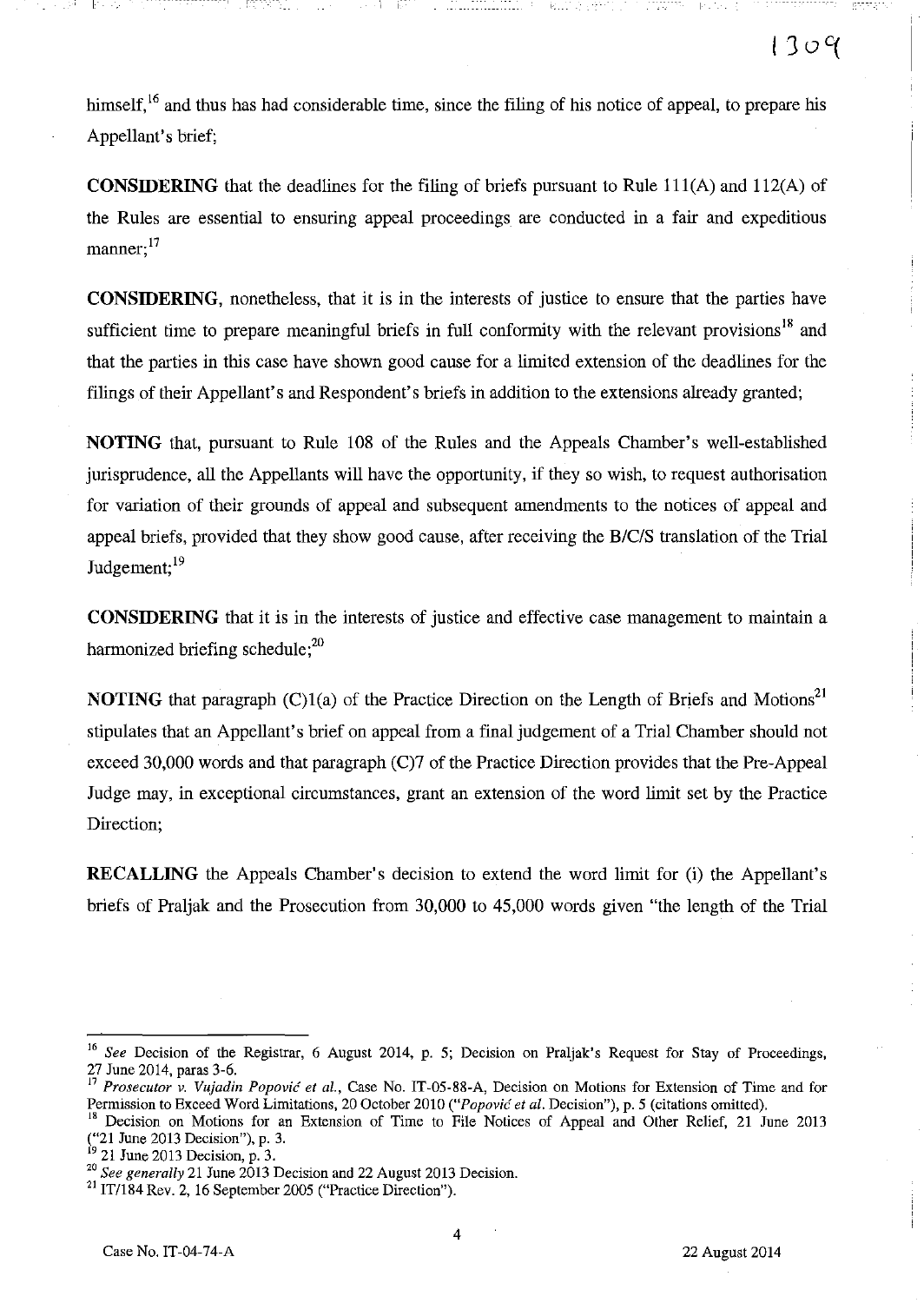!-:

Judgement and the complexity of issues raised during the course of the trial" and (ii) for the Prosecution's Respondent's brief to Praljak's Appellant's brief from 30,000 to  $45,000$  words;<sup>22</sup>

**FINDING** that the same exceptional circumstances warrant granting the same extension of the word limit for all other Appellants' briefs in this case;

**FURTHER FINDING** that the reasoning justifying an extension for the word limit of the Prosecution's Respondent's brief to Praljak's Appellant's brief applies equally to the Respondent's brief(s) the Prosecution must prepare for the other five Appellants;

**CONSIDERING** that paragraph (C)l(b) of the Practice Direction reflects the principle of allowing the Respondent to file a brief of the same length as the Appellant's brief $^{23}$  and that, therefore, equal extensions of the word limits of the Respondent's brief(s) are warranted;

**CONSIDERING,** finally, that, given the parties' need for clarity as to the time limit and the word limit, it is in the interests of justice and without prejudice to the parties to render this Decision before the expiration of the deadlines for the filing of responses to the Motions and any requests for leave to file a reply to such response(s);

## **FOR THE FOREGOING** REASONS,

**HEREBY GRANT** the Motions **in part;** 

**GRANT** the Prosecution Consolidated Response and Motion **in part;** 

**ORDER** that all Appellant's briefs shall, therefore, be filed no later that 4 November 2014;

**ORDER** that the Prosecution Respondent's brief(s) be filed no later than 55 days after receipt of the Appellant's briefs;

**ALLOW** all Appellants 45,000 words for their Appellant's briefs;

**ORDER** that the Prosecution's Respondent's brief(s) shall not exceed 270,000 words in total; and

**REMIND** the Registrar of the Tribunal of the need to ensure the timely filing of the *B/C/S*  translation of the Trial Judgement.

 $^{22}$  22 August 2013 Decision, paras 17-18.

*<sup>23</sup> See Popovic et al.* **Decision, p. 6.**